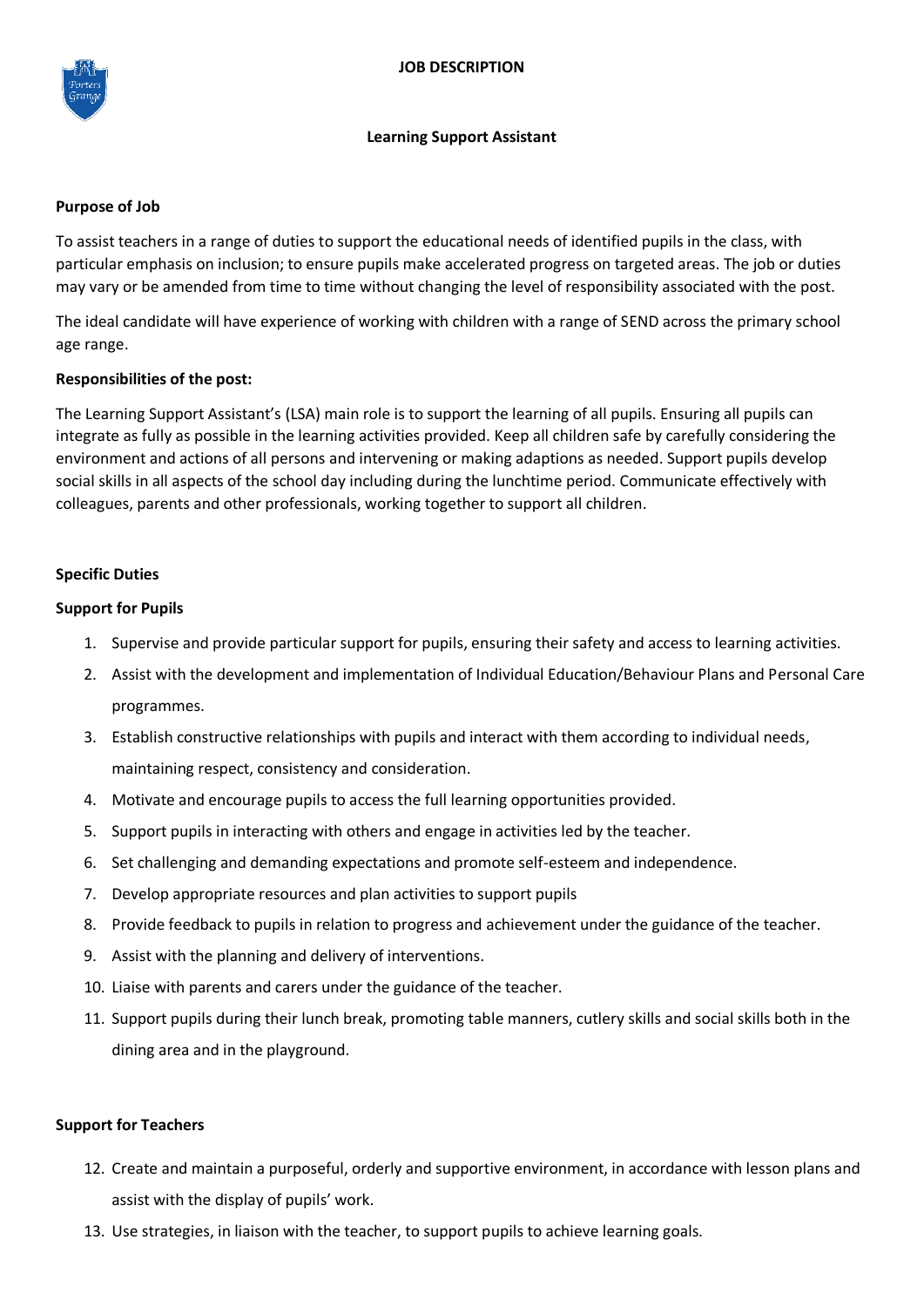- 14. Assist with the planning of learning activities.
- 15. Monitor pupils' responses to learning activities and accurately record achievement/progress as directed.
- 16. Provide detailed and regular feedback to teachers on pupils' achievement, progress, problems etc.
- 17. Promote good pupil behaviour, dealing promptly with conflict and incidents in line with established policy and encourage pupils to take responsibility for their own behaviour.
- 18. Administer routine tests, invigilate assessments and undertake occasional marking of pupils' work.
- 19. Provide clerical/admin support, eg photocopying, typing, filing, administering homework etc.

#### **Support for the Curriculum**

- 20. Undertake structured and agreed learning activities/teaching programmes, adjusting activities according to pupil responses.
- 21. Undertake programmes linked to local and national learning initiatives (eg Maths No Problem, Early Years recording of achievement and progress, Times Tables) and feed back to the teacher.
- 22. Support the use of ICT in learning activities and develop pupils' competence and independence in its use.
- 23. Prepare, maintain and use equipment/resources required to meet the lesson plans/relevant learning activity and assist pupils in their use.

#### **Support for the School**

- 24. Be aware of and comply with policies and procedures relating to child protection, health and safety, security, confidentiality and data protection, reporting all concerns to an appropriate person.
- 25. Contribute to the overall ethos/work/aims of the school.
- 26. Appreciate and support the role of other professionals
- 27. Attend and participate in relevant meetings as required.
- 28. Participate in training and other learning activities and performance development as required.
- 29. Assist with the supervision of pupils out of lesson times, including before and after school and at lunchtime.
- 30. Accompany teaching staff and pupils on visits, trips and out of school activities as required and take responsibility for a group under the supervision of the teacher.